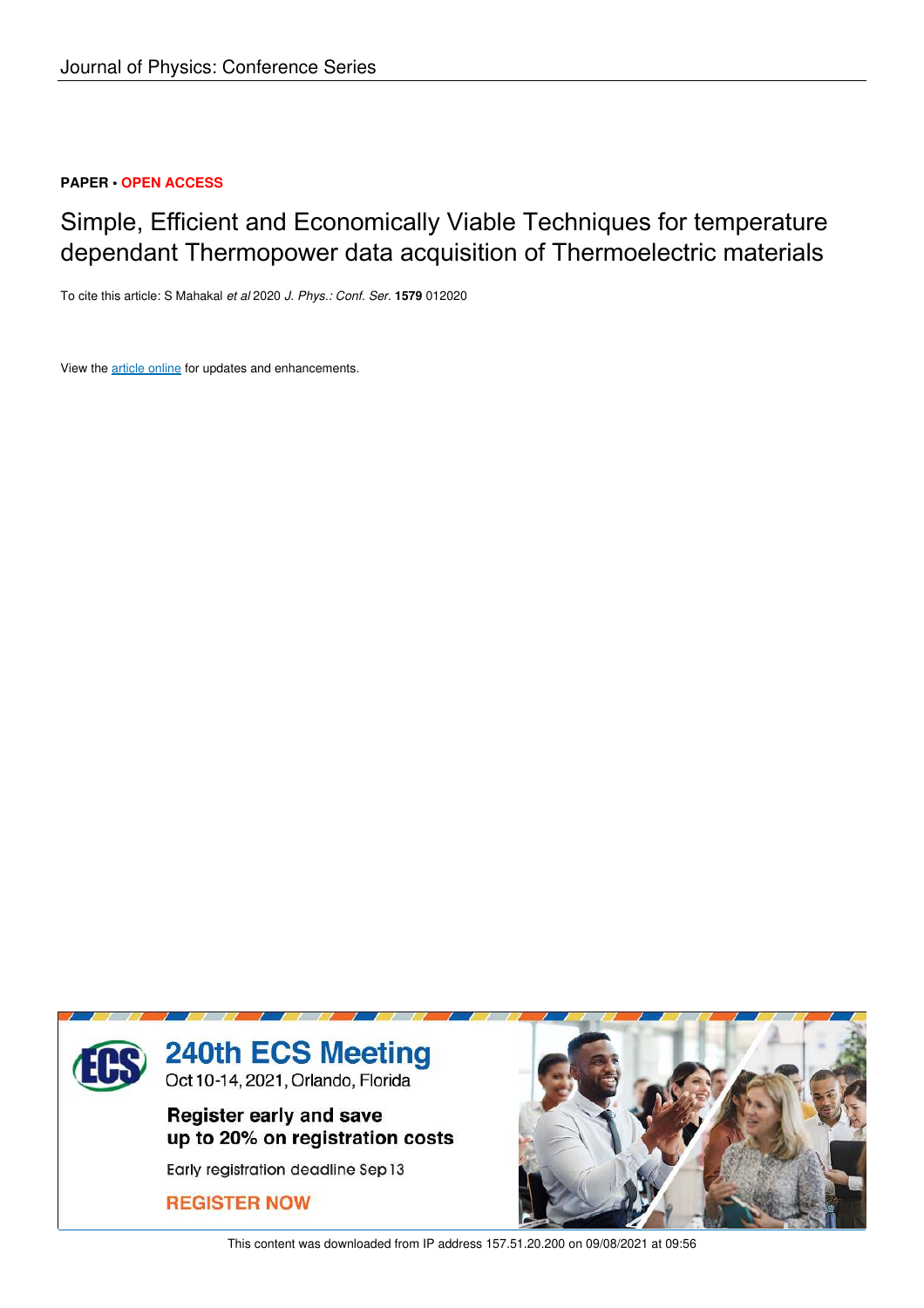Journal of Physics: Conference Series **1579** (2020) 012020

## **Simple, Efficient and Economically Viable Techniques for temperature dependant Thermopower data acquisition of Thermoelectric materials**

**S Mahakal<sup>1</sup> , Diptasikha Das<sup>2</sup> , A Jana<sup>1</sup> , Aritra Banerjee<sup>3</sup> and K Malik\*1** 

<sup>1</sup>Vidyasagar Evening College, 39, Sankar Ghosh Lane, Kolkata 700006, India <sup>2</sup>Adamas University, Barasat - Barrackpore Rd, Kolkata 700126, India <sup>3</sup>University of Calcutta, 92 A P C Road, Kolkata 700009, India

\*E-mail: kartick.phy09@gmail.com

**Abstract.** A simple, economically viable and precise thermopower measurement techniques have been presented in this paper. Continuous data acquisition and simultaneous control of the instruments are achieved by using LabVIEW software. Set-up is built to measure thermopower of the low temperature thermoelectric material down to 10K. A LabVIEW program is developed to collect thermopower data of few  $\mu$ V/K to few hundred  $\mu$ V/K. Thermal stabilization and simple calculations are incorporated to avoid the spurious thermopower. Thermopower measurements, carried out in this set-up are published in reputed journals.

#### **1. Introduction**

Limitation of conventional energy sources, increasing energy demands and environmental concern enforce the society and the researcher to concentrate on the sustainable energy. Waste heat energy conversion and management by thermoelectric (TE) materials is drawing attention of the scientist. However, worldwide there is resurgence to enhance the efficiency of thermoelectric materials. TE materials are those, which convert heat energy to electrical energy and vice-versa [1]. Efficiency of TE is evaluated by the Figure of merit:  $ZT = \left(\frac{S^2}{R}\right)^2$  $\left(\frac{1}{k}\right)$ T, where S,  $\sigma$ ,  $\kappa$  are thermopower, electrical conductivity and thermal conductivity respectively. These are interrelated material's property [1, 2]. Optimization of these inherent physical properties may only enhance the efficiency of the TE properties. However, measurements of these properties require dedicated technique.

Thermopower (S) is directly related with the electronics energy states of the materials. The nature of energy states and Fermi surface of the materials at a certain temperature are correlated with S by the following equation [3, 4]:

$$
S = -\left(\frac{\pi^2 k_B^2 T}{3|e|}\right) \left[\frac{d(\ln A(E))}{dE} + \frac{d(\ln l(E))}{dE}\right]_{E=E_F}
$$
(1)

where,  $k_B$ , e,  $A(E)$ ,  $I(E)$  are Boltzmann constant, electronic charge, area of the Fermi surface and mean free path of electrons respectively. Hence, S is a complementary tool to estimate the charge carrier,  $\sigma$ , κ etc. It is noteworthy to mention that sign of measured S usually represent the nature of the charge

Content from this work may be used under the terms of theCreative Commons Attribution 3.0 licence. Any further distribution of this work must maintain attribution to the author(s) and the title of the work, journal citation and DOI. Published under licence by IOP Publishing Ltd 1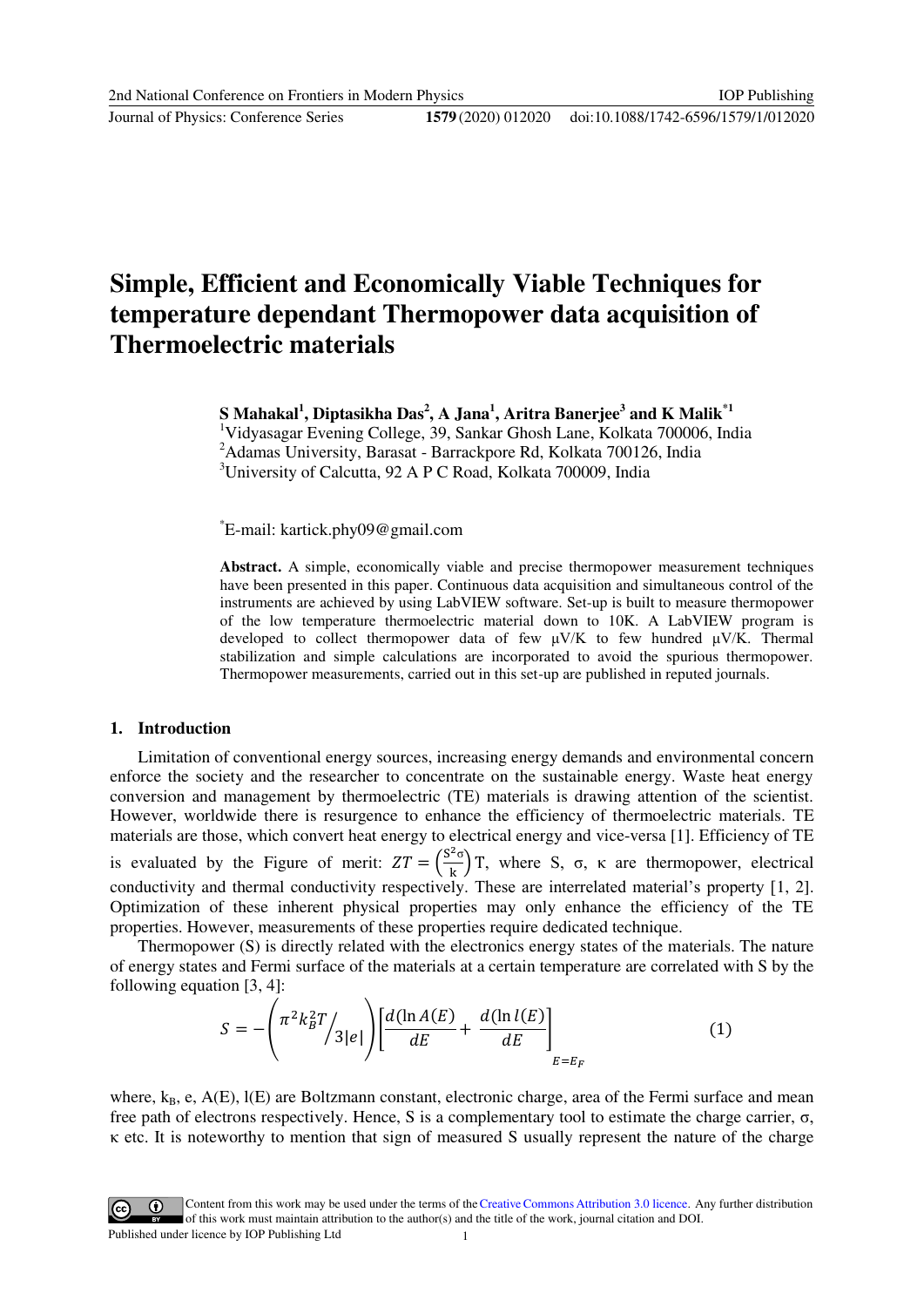carrier (p or n type) [1]. Further, S is related with electron-electron and electron-phonon scattering coefficients. In the TE device industry S help to estimate the efficiency quantitatively. Hence, study of

S is not only interesting from the fundamental point of view but also energy conversion from the waste heat, using TE materials. S measurement requires a dedicated technique. There are basic two techniques to measure S i.e. (1) Integral Technique and (2) Differential technique<sup>[5]</sup>.<br>Integral method requires a v

Integral method requires a voltage measurement between thermocouple leads for a temperature difference. There is wire made by the sample material amid the thermocouple wires (Figure1). Other wire is made with reference material having known S. Another wire may be



Figure1. Schematic diagram for thermopower measurement using integral method.

connected at the junction to measure temperature of the junction. Let, S of a sample has to be measured in an ambient temperature (Figure1). Temperature difference  $\Delta T=T-T_0$  is created to carry out the experiment in the ambient temperature  $T_a$ . Now, the voltage  $\Delta V$  (Figure1) may be written by the equation:

$$
\Delta V = \int_{T_0}^{T} (S_x - S_{ref}) dT \tag{2}
$$

 $T_0$  is the temperature of the cold junction. T is junction temperature or may be regarded as hot temperature.  $S_{ref}$ ,  $S_x$  represent the S of reference material and sample material for the temperature difference (T-T<sub>0</sub>). Hence,  $S_x$  may be written as,

$$
S_x(T) = -\frac{d\Delta V}{dT} + S_{ref}(T) \tag{3}
$$

In order to carry out the experiment by using integral method, temperature of the junction has to be measured along with  $\Delta V$ .

In the differential method a small temperature difference is created between the two ends of a sample (Figure2). Two thermocouples are used to carry out the



Figure2. Schematic diagram for thermopower measurement using differential method.

temperature and voltage difference measurement between two points. The S of the sample is:

$$
S_x(T_{avg}) = -\frac{\Delta V}{\Delta T} + S_{ref}(T_{avg})
$$
\n(3)

where,  $T_{avg} = (T_1 + T_2)/2$ .

It is noteworthy to mention that in general S is measured in differential method now-a-days. Differential method is realistic approach for accurate S measurement. In the integral method sample is used in the form of wire. However, it is difficult to prepare wire of all samples. In this article, we have reported S measurement setup along with program to control the instruments and data acquisition using differential technique.

Details of setup, measurement procedure and key features of program using LabVIEW software for accurate estimation of S are reported in this article. Differential technique has been employed to carry out the S measurement. The Setup is built to carry out the experiment with any geometrical shape of sample. S may be measured at different ambient temperature and in wide range of temperature. Spurious S value may be incorporated from the contact resistance and temperature measurement. Further, thermal stabilization is very much important during the measurement. Here we present a less expensive, easy to mount sample and accurate S measurement techniques and setup.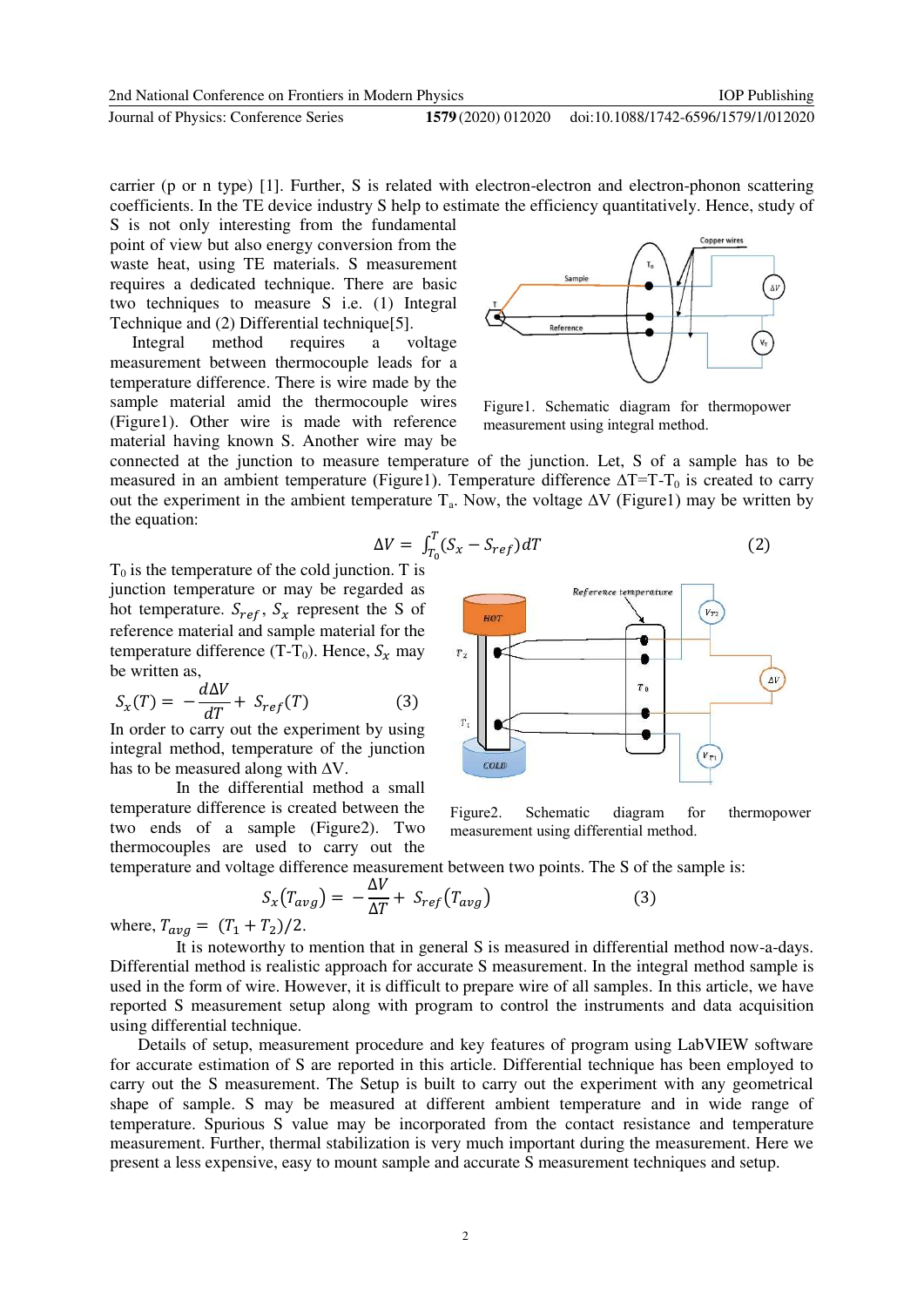Journal of Physics: Conference Series **1579** (2020) 012020

doi:10.1088/1742-6596/1579/1/012020

#### **2. Experimental setup**

Simple and conventional techniques are used to build the sample holder. *S(T)* measurements were performed in the range of 20 - 300 K with the help of closed cycle cryostat [Make-ColdEdge Technologies, USA]. Automatic data acquisition using LabVIEW software is employed. The measurement as well as data acquisition is fully automated and computer controlled using indigenously developed program. The schematic diagram of the sample holder is presented in Figure3. There are two copper blocks in the sample holder. The upper copper block  $(U_B)$  and lower copper block  $(L_B)$  are joined by two Bakelite screws  $(B_S)$ . Hence, two copper electrodes  $(U_B \text{ and } L_B)$  are electrically isolated but mechanically connected. Sample is kept between  $U_B$  and  $L_B$ . In order to maintain pressure contact between Sample and electrodes, springs are attached to the top of the  $B_s$  at the  $U_B$ . A good electrical contact is required between the electrodes and sample to avoid spurious S. Small rectangular deeps are cut in the sampler holder for better grip of the sample. Further, ends of the sample are cured with silver paste and kept at the rectangular groove in sample holder. These help to make good electrical contact. Heaters are attached at upper electrode( $UH_C$ ) and lower electrode ( $LH_C$ ) of the sample holder. UH $_{\text{C}}$  and LH $_{\text{C}}$  create and control temperature difference (∆T) between the two ends of



Figure3. Schematic diagram for Thermopower measurement setup

the sample. The program adjusts current in  $UH_C$  and  $LH_C$ . A chromel-AuFe(0.07%)thermocouple (T<sub>C</sub>) is attached just top of the sample for the precise measurement of ∆T. Holes are drilled in the copper electrodes to fix junction of the thermocouple. Junctions of the thermocouples are cured with GE-Varnish for thermal contact with the electrodes without electrical connection. The copper wires  $V_L$ measure thermopower.  $V_L$  is directly soldered with the  $U_B$  and  $L_B$ . It is noteworthy to mention that entire set-up is covered with an aluminum foil to avoid the radiation heat loss and thermal stabilization. A cigarette paper is introduced between  $L_B$  and cold head of the cryostat for electrical insulation but thermally connection.

#### **3. Experimental Procedure**

S is measured during the heating cycle. The sample space or the inside of the cryostatis evacuated to a vacuum up to  $10^{-2}$  mbar at room temperature by a rotary pump. The sample holder is cooled down to 10K. Temperature controller (Make: Lakeshore, Model: 331) controls ambient temperature by Silicon diode sensor. Heater attached at cold head increases the ambient temperature. Hence, temperature of  $L_B$  remains higher than  $U_B$  during increase in ambient temperature. LabVIEW program sends appropriate current to  $UH_C$  by current Source (Make:Keithley, Model: 6221) to maintain thermal equilibrium between two ends of the sample. Thermal stabilization is achieved by the temperature controller and current source. Multimeter (Make:Keithley, Model: 2000) records voltage of T<sub>C</sub>. The voltage vs. temperature difference data of  $T_c$  is fitted with polynomial and used to convert voltage into  $(\Delta T)$ . After the thermal stabilization, program instruct current source for sending current to UH<sub>C</sub> to build preferred  $\Delta T$ . After that, Current source is automatically switched off. Now, U<sub>B</sub> cools in natural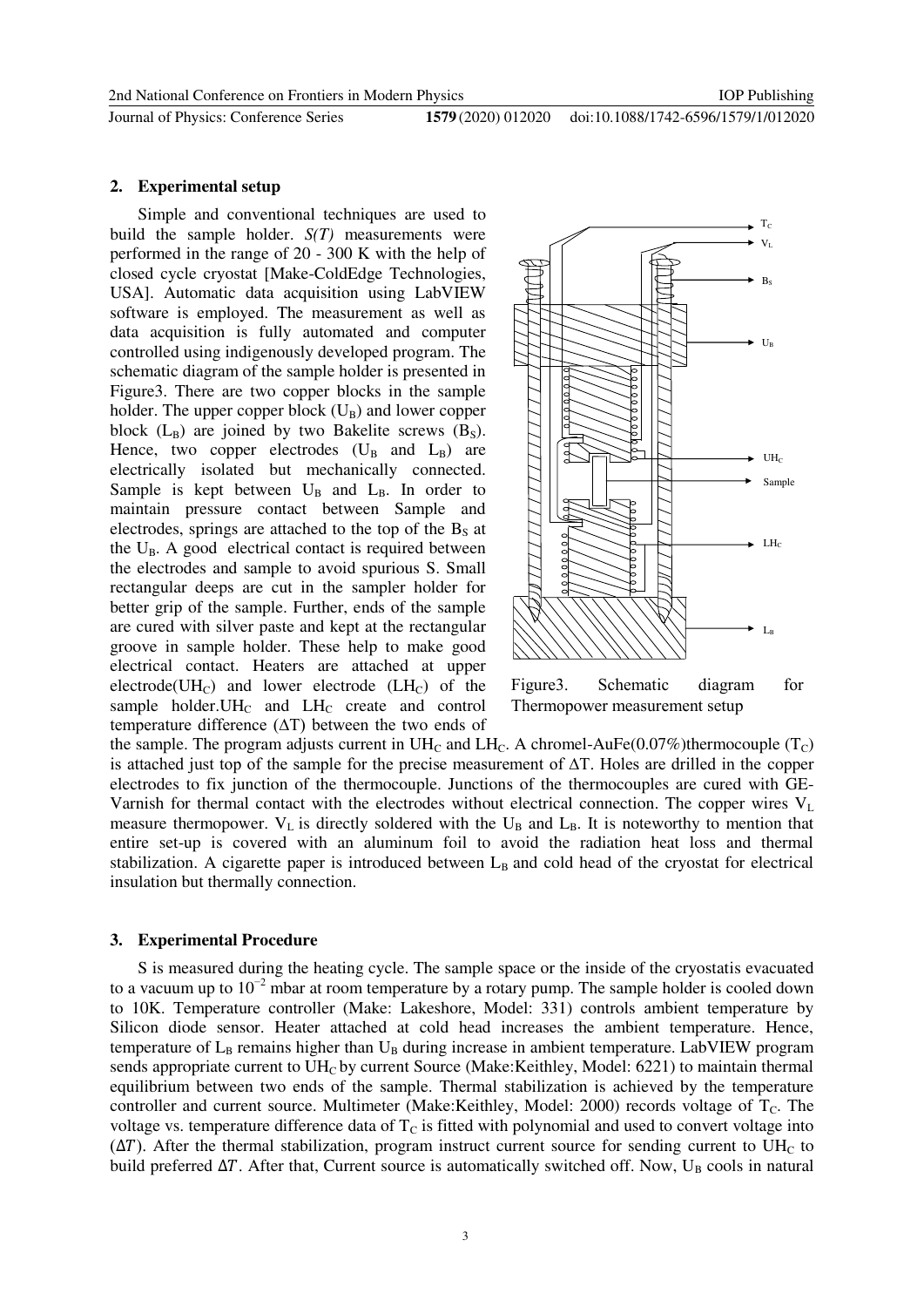| 2nd National Conference on Frontiers in Modern Physics                                                                                                                                                                                                                                                                                                                                         |                                                                     | <b>IOP</b> Publishing               |
|------------------------------------------------------------------------------------------------------------------------------------------------------------------------------------------------------------------------------------------------------------------------------------------------------------------------------------------------------------------------------------------------|---------------------------------------------------------------------|-------------------------------------|
| Journal of Physics: Conference Series                                                                                                                                                                                                                                                                                                                                                          | 1579 (2020) 012020                                                  | doi:10.1088/1742-6596/1579/1/012020 |
| way. It is noteworthy to mention that voltage difference $(\Delta V)$ is built up between two electrodes and<br>changes according to $\Delta T$ . Voltmeter (Make: HP, Model: 3441) measures $\Delta V$ data during cooling of U <sub>B</sub><br>and simultaneously $\Delta V$ and $\Delta T$ are recorded. The set of $(\Delta V)$ vs. $\Delta T$ data fitted with straight line<br>equation: |                                                                     |                                     |
| $y = mx + c$                                                                                                                                                                                                                                                                                                                                                                                   | (4)                                                                 |                                     |
| where y, x, c represent $\Delta V$ , $\Delta T$ , and any arbitrary constant. Hence, the slope $m = \frac{dy}{dx}$ give the value of<br>thermopwer, S. Next ambient temperature is set by the program and measures S automatically. The<br>flow chart for the computer control of automatic data acquisition is shown in figure 4.                                                             |                                                                     |                                     |
| Increase/Decrease the ambient Temperature [Temperature Controller]                                                                                                                                                                                                                                                                                                                             |                                                                     |                                     |
|                                                                                                                                                                                                                                                                                                                                                                                                |                                                                     |                                     |
| Maintain the $\Delta T=0$ by heating $U_B$ using Current source                                                                                                                                                                                                                                                                                                                                |                                                                     |                                     |
|                                                                                                                                                                                                                                                                                                                                                                                                |                                                                     |                                     |
| Create small Temperature Difference between the two ends of the sample                                                                                                                                                                                                                                                                                                                         |                                                                     |                                     |
|                                                                                                                                                                                                                                                                                                                                                                                                |                                                                     |                                     |
|                                                                                                                                                                                                                                                                                                                                                                                                | Maintain rate of heating by controlling the current in the heater   |                                     |
|                                                                                                                                                                                                                                                                                                                                                                                                |                                                                     |                                     |
| Waits few second to stabilize the temperature at two ends of the system                                                                                                                                                                                                                                                                                                                        |                                                                     |                                     |
|                                                                                                                                                                                                                                                                                                                                                                                                |                                                                     |                                     |
| Collect the potential difference ( $\Delta V$ ) and temperature difference ( $\Delta T$ ) data per second<br>when temperature difference decreases, Naturally.                                                                                                                                                                                                                                 |                                                                     |                                     |
|                                                                                                                                                                                                                                                                                                                                                                                                |                                                                     |                                     |
| Linear Fit the Graph AV Vs. AT                                                                                                                                                                                                                                                                                                                                                                 |                                                                     |                                     |
|                                                                                                                                                                                                                                                                                                                                                                                                |                                                                     |                                     |
|                                                                                                                                                                                                                                                                                                                                                                                                | Collect data of $\Delta T$ , $\Delta V$ and error in the linear fit |                                     |
|                                                                                                                                                                                                                                                                                                                                                                                                |                                                                     |                                     |
|                                                                                                                                                                                                                                                                                                                                                                                                | $Slope(\Delta V/\Delta T) = Thermopower$                            |                                     |
| Figure4. Flowchart of the computer program used to carry out the Thermopower measurement.<br>Experimental results obtained by this setup are<br>published in many reputed international journals.<br>Thermoelectric material viz Ri <sub>1-Sh</sub> Sh <sub>2</sub> Te <sub>2</sub>                                                                                                            | -50<br>(b)<br>-60                                                   | $x=0.10$<br>$x=0.14$                |

Thermoelectric material viz.,  $Bi_{1-x}Sb_x$ ,  $Sb_2Te_3$ samples are extensively studied using this setup [6, 7]. This setup investigate S for wide range of temperature. It measures S from 10K to 300K.Electron-electron (e-e) and electron-phonon interaction (e-ph) coefficient are extracted for  $Bi<sub>1</sub>$ .  $_{x}Sb_{x}$  using the equation (Figure5) [6]:

$$
S = AT + BT^3 \tag{5}
$$



Figure5. Thermal variation of S. Solid line indicates the best fit with equation 5 [6]